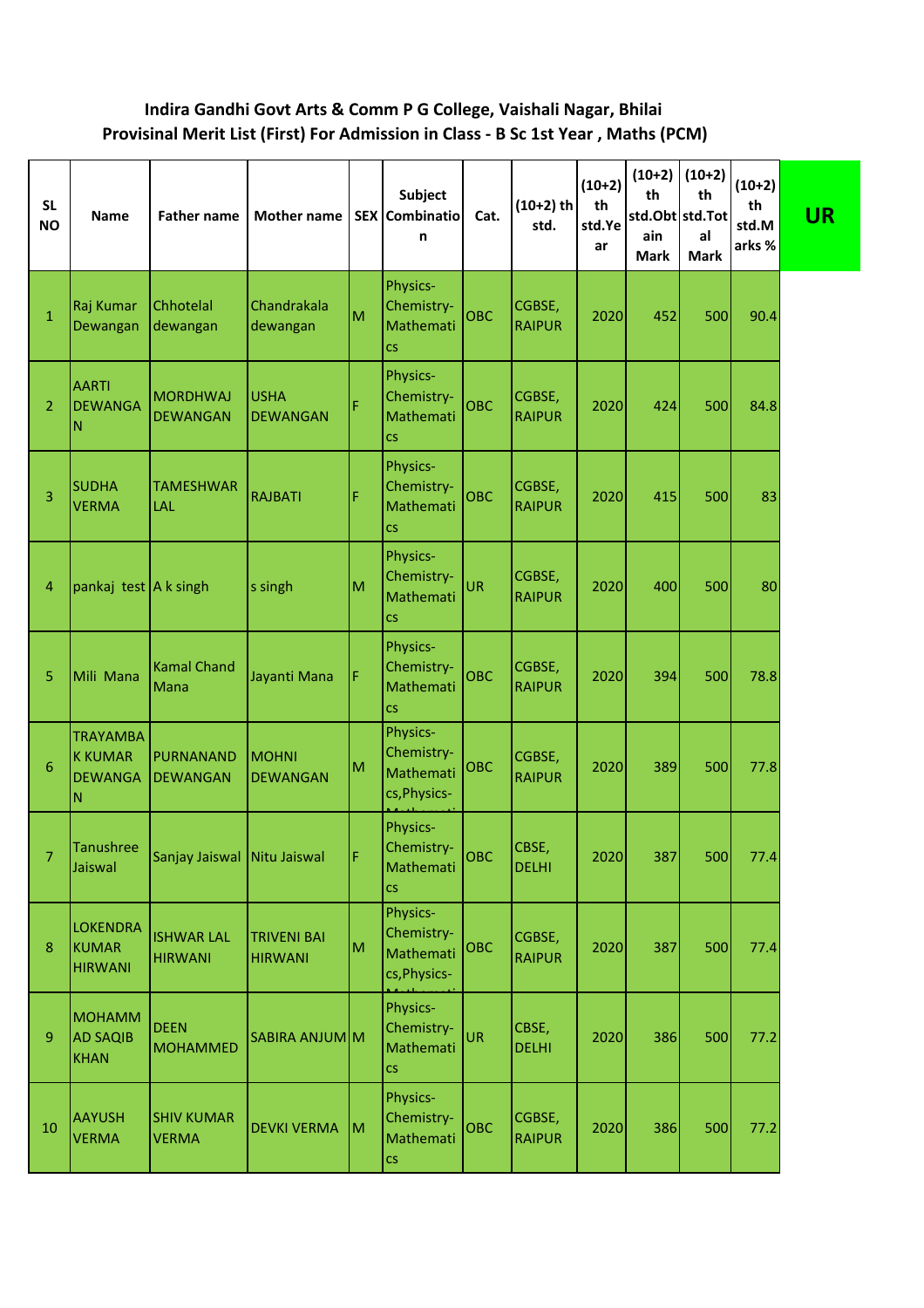| 11 | Deepak Lal<br>Chandrava<br>nshi | Radhe lal                                 | Uravashi<br>chandravanshi chandravanshi | M | Physics-<br>Chemistry-<br>Mathemati<br>cs, Physics-           | OBC        | CBSE,<br><b>DELHI</b>   | 2020 | 376 | 500 | 75.2 |
|----|---------------------------------|-------------------------------------------|-----------------------------------------|---|---------------------------------------------------------------|------------|-------------------------|------|-----|-----|------|
| 12 | Neha                            | <b>Lalu Prasad</b>                        | Manju Devi                              | F | Physics-<br>Chemistry-<br>Mathemati<br>$\overline{\text{CS}}$ | <b>OBC</b> | CGBSE,<br><b>RAIPUR</b> | 2020 | 374 | 500 | 74.8 |
| 13 | <b>LOKESHWA</b><br>R YADAV      | <b>MANOHAR</b><br><b>LAL YADAV</b>        | <b>KUSUM BAI</b>                        | M | Physics-<br>Chemistry-<br>Mathemati<br><b>CS</b>              | <b>OBC</b> | CGBSE,<br><b>RAIPUR</b> | 2020 | 372 | 500 | 74.4 |
| 14 | <b>AARTI</b><br><b>KUMARI</b>   | <b>RAMDEV</b><br><b>GUPTA</b>             | <b>UMA DEVI</b>                         | Ë | Physics-<br>Chemistry-<br>Mathemati<br>CS                     | UR         | CGBSE,<br><b>RAIPUR</b> | 2020 | 370 | 500 | 74   |
| 15 | <b>CHANCHAL</b><br><b>SAHU</b>  | <b>MOHAN LAL</b><br><b>SAHU</b>           | <b>GAYATRI SAHULF</b>                   |   | Physics-<br>Chemistry-<br>Mathemati<br>CS                     | <b>OBC</b> | CGBSE,<br><b>RAIPUR</b> | 2020 | 369 | 500 | 73.8 |
| 16 | <b>RASHI</b><br><b>KOSHALE</b>  | <b>UBARAN DAS</b><br><b>KOSHALE</b>       | <b>SHALINEE</b><br><b>KOSHALE</b>       | Ë | Physics-<br>Chemistry-<br>Mathemati<br><b>CS</b>              | SC         | CBSE,<br><b>DELHI</b>   | 2020 | 364 | 500 | 72.8 |
| 17 | yuvraj<br>sahani                | sanjay sahani                             | rani sahani                             | M | Physics-<br>Chemistry-<br>Mathemati<br>CS                     | UR         | CBSE,<br><b>DELHI</b>   | 2020 | 359 | 500 | 71.8 |
| 18 | <b>SHRIJAL</b><br><b>VERMA</b>  | <b>SANJAY</b><br><b>VERMA</b>             | <b>SANGEETA</b><br><b>VERMA</b>         | Ë | Physics-<br>Chemistry-<br>Mathemati<br><b>CS</b>              | <b>OBC</b> | CGBSE,<br><b>RAIPUR</b> | 2020 | 359 | 500 | 71.8 |
| 19 | rupali<br>dewangan              | suresh kumar<br>dewangan                  | sarika<br>dewangan                      | Ë | Physics-<br>Chemistry-<br>Mathemati<br>$\overline{\text{CS}}$ | <b>OBC</b> | CGBSE,<br><b>RAIPUR</b> | 2020 | 357 | 500 | 71.4 |
| 20 | <b>MANEESH</b>                  | <b>SHIV RAM</b>                           | <b>USHA BAI</b>                         | M | Physics-<br>Chemistry-<br>Mathemati<br>CS.                    | OBC        | CGBSE,<br><b>RAIPUR</b> | 2020 | 357 | 500 | 71.4 |
| 21 | <b>BHAVESH</b><br><b>VERMA</b>  | <b>BASANT</b><br><b>KUMAR</b>             | <b>SHASHI</b>                           | M | Physics-<br>Chemistry-<br>Mathemati<br><b>CS</b>              | <b>OBC</b> | CGBSE,<br><b>RAIPUR</b> | 2020 | 356 | 500 | 71.2 |
| 22 | <b>VARSHA</b><br><b>BAGHEL</b>  | <b>NARENDRA</b><br>KUMAR<br><b>BAGHEL</b> | <b>MONGRA</b><br><b>BAGHEL</b>          | F | Physics-<br>Chemistry-<br>Mathemati<br>CS                     | SC         | CGBSE,<br><b>RAIPUR</b> | 2020 | 354 | 500 | 70.8 |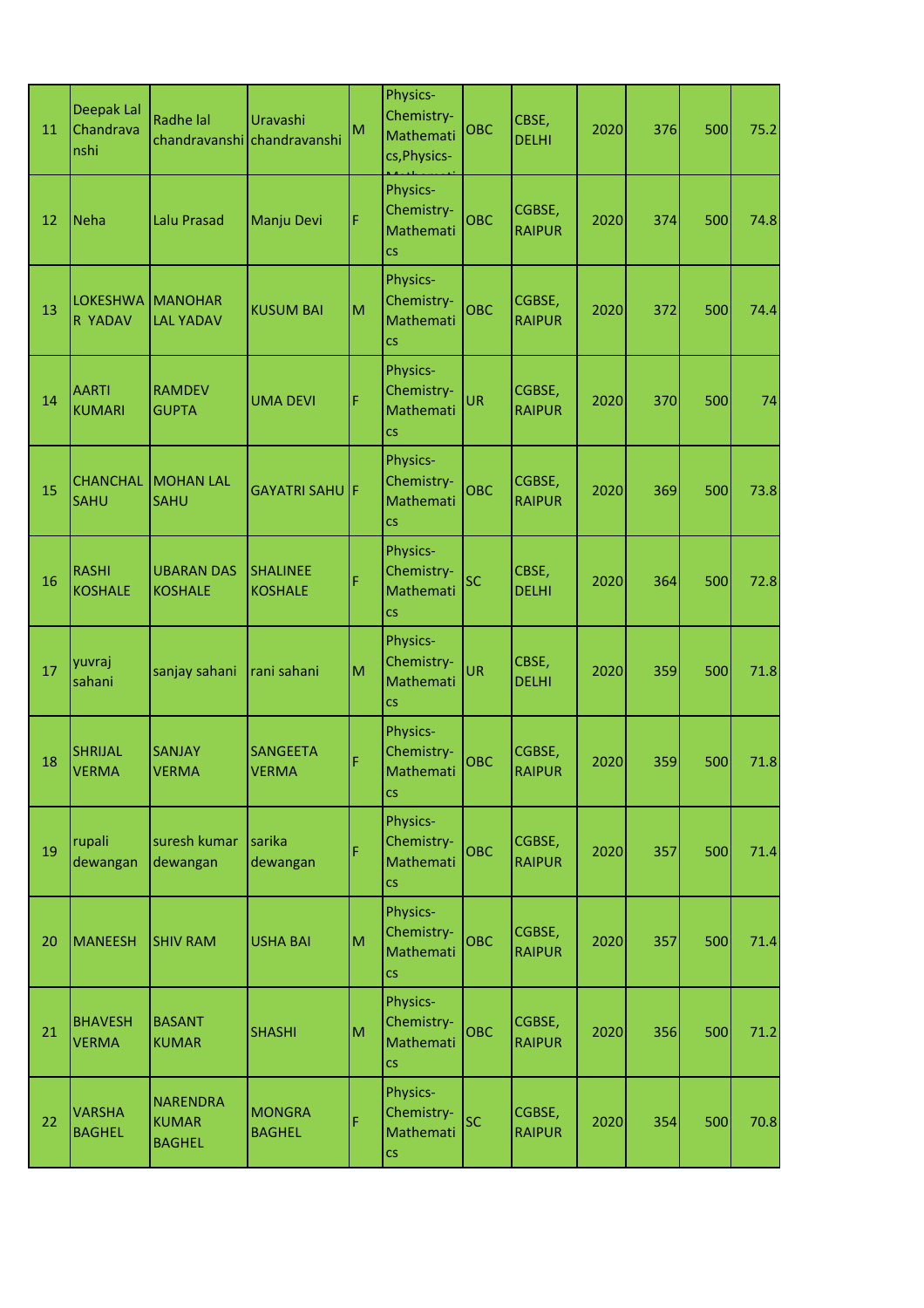| 23 | Preeti<br><b>Benua</b>                      | Garibo Benua                        | Kavita Benua                     | F | Physics-<br>Chemistry-<br>Mathemati<br><b>CS</b>                | UR         | CGBSE,<br><b>RAIPUR</b> | 2020 | 352 | 500 | 70.4 |
|----|---------------------------------------------|-------------------------------------|----------------------------------|---|-----------------------------------------------------------------|------------|-------------------------|------|-----|-----|------|
| 24 | <b>PRIYANKA</b><br><b>NISHAD</b>            | <b>ANIL NISHAD</b>                  | <b>BIJANTI DEVI</b>              | F | Physics-<br>Chemistry-<br>Mathemati<br><b>CS</b>                | UR         | CBSE,<br><b>DELHI</b>   | 2020 | 350 | 500 | 70   |
| 25 | <b>ASHA</b><br><b>SONWANI</b>               | <b>MEGHA DAS</b><br><b>SONWANI</b>  | <b>KAMLESH</b><br><b>SONWANI</b> | F | Physics-<br>Chemistry-<br>Mathemati<br>cs, Physics-             | SC         | CGBSE,<br><b>RAIPUR</b> | 2020 | 349 | 500 | 69.8 |
| 26 | <b>Abhishek</b><br><b>Bhimte</b>            | Arun bhimte                         | Chitralekha<br>bhimte            | M | Physics-<br>Chemistry-<br>Mathemati<br>CS                       | SC         | CGBSE,<br><b>RAIPUR</b> | 2020 | 348 | 500 | 69.6 |
| 27 | Falat<br><b>Kumar</b>                       | Shravan<br><b>Kumar</b><br>Dewangan | Shashi<br>Dewangan               | M | Physics-<br>Chemistry-<br>Mathemati<br><b>CS</b>                | <b>OBC</b> | CGBSE,<br><b>RAIPUR</b> | 2020 | 345 | 500 | 69   |
| 28 | <b>ADITI</b><br>YADAV                       | <b>SURAJDEEP</b><br>YADAV           | <b>SUGANTI</b><br>YADAV          | Ë | Physics-<br>Chemistry-<br>Mathemati<br><b>CS</b>                | UR         | CGBSE,<br><b>RAIPUR</b> | 2020 | 343 | 500 | 68.6 |
| 29 | <b>KOMAL</b><br><b>SAHU</b>                 | YATISH SAHU                         | <b>SARITA SAHU</b>               | M | Physics-<br>Chemistry-<br>Mathemati<br>cs, Physics-             | <b>OBC</b> | CGBSE,<br><b>RAIPUR</b> | 2020 | 342 | 500 | 68.4 |
| 30 | <b>YOGITA</b>                               | <b>TEJRAM SAHU</b>                  | <b>TARESHWARI</b>                | F | Physics-<br>Chemistry-<br>Mathemati<br>$\overline{\text{cs}}$   | <b>OBC</b> | CGBSE,<br><b>RAIPUR</b> | 2020 | 340 | 500 | 68   |
| 31 | <b>SHUBHAM</b><br><b>GUPTA</b>              | <b>LALIT GUPTA</b>                  | REENA GUPTA M                    |   | Physics-<br>Chemistry-<br>Mathemati<br><b>CS</b>                | UR         | CGBSE,<br><b>RAIPUR</b> | 2020 | 339 | 500 | 67.8 |
| 32 | <b>PRIYA</b>                                | <b>RAJESH</b><br><b>KUMAR SHAH</b>  | KALAVATI DEVI F                  |   | Physics-<br>Chemistry-<br>Mathemati<br>cs, Physics-             | UR         | CBSE,<br><b>DELHI</b>   | 2020 | 339 | 500 | 67.8 |
| 33 | <b>GOPAL</b><br><b>KUMAR</b><br><b>SAHU</b> | <b>GARIBA RAM</b><br><b>SAHU</b>    | <b>ANITA SAHU</b>                | M | Physics-<br>Chemistry-<br>Mathemati<br>$\mathsf{CS}\phantom{0}$ | <b>OBC</b> | CGBSE,<br><b>RAIPUR</b> | 2020 | 338 | 500 | 67.6 |
| 34 | <b>TRAYUSHA</b><br><b>SAHU</b>              | <b>SOHAN LAL</b><br><b>SAHU</b>     | <b>SARASWATI</b><br><b>SAHU</b>  | F | Physics-<br>Chemistry-<br>Mathemati<br>cs, Physics-             | <b>OBC</b> | CGBSE,<br><b>RAIPUR</b> | 2020 | 337 | 500 | 67.4 |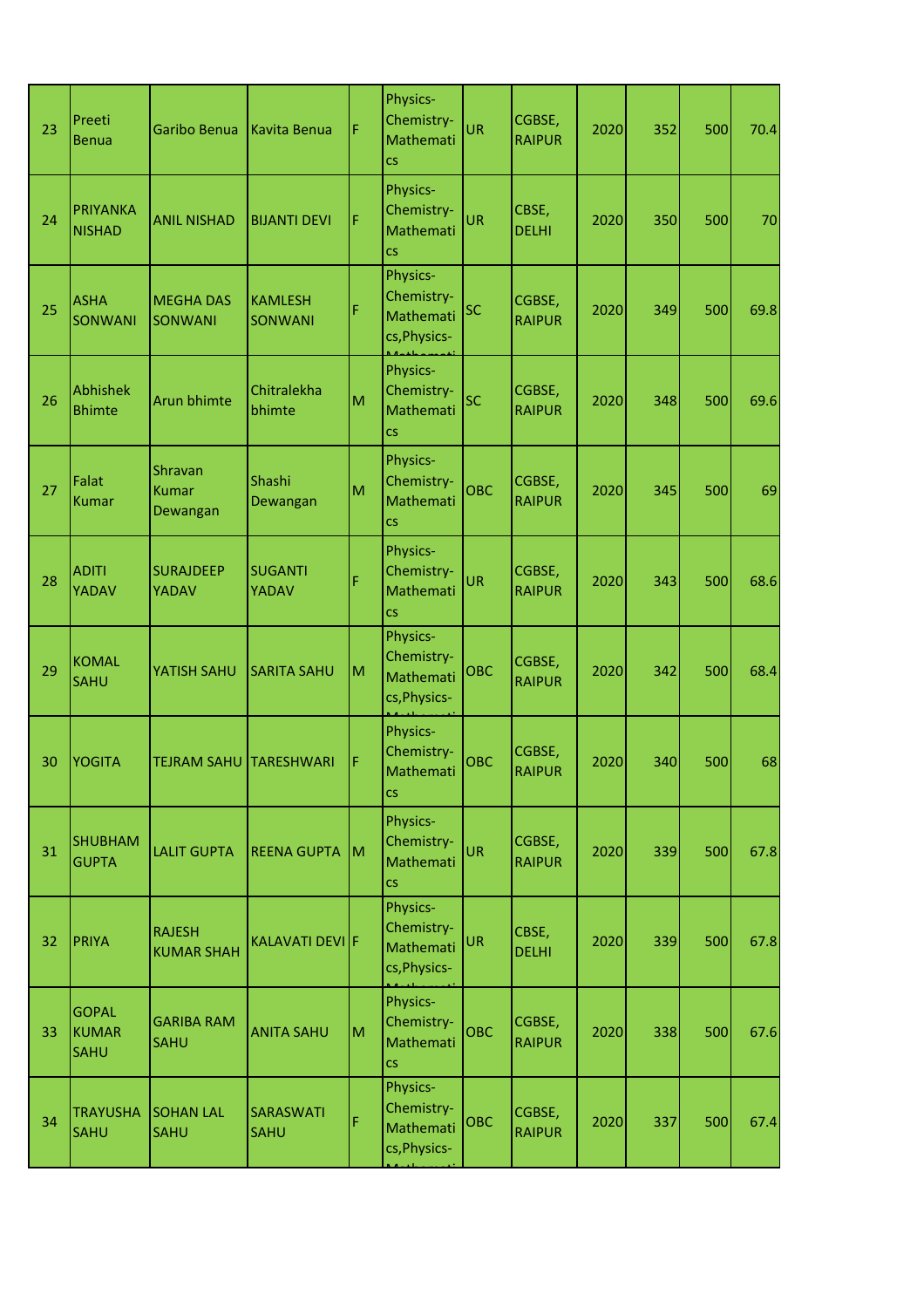| 35 | <b>CHANDAN</b><br><b>KUMAR</b><br><b>SAH</b> | <b>BIRENDRA</b><br><b>SAH</b>        | <b>BABITA DEVI</b>                  | M | Physics-<br>Chemistry-<br>Mathemati<br><b>CS</b>                | UR         | CGBSE,<br><b>RAIPUR</b> | 2020 | 336 | 500 | 67.2 |
|----|----------------------------------------------|--------------------------------------|-------------------------------------|---|-----------------------------------------------------------------|------------|-------------------------|------|-----|-----|------|
| 36 | <b>RAHUL</b><br><b>SAHU</b>                  | <b>OMPRAKASH</b><br><b>SAHU</b>      | <b>BINDESHWARI</b><br><b>SAHU</b>   | M | Physics-<br>Chemistry-<br>Mathemati<br>CS                       | <b>OBC</b> | CBSE,<br><b>DELHI</b>   | 2020 | 335 | 500 | 67   |
| 37 | <b>PRACHITA</b><br><b>THOMRE</b>             | <b>MARUTI</b><br><b>THOMRE</b>       | <b>ASHA THOMRE</b> F                |   | <b>Physics-</b><br>Chemistry-<br>Mathemati<br>cs, Physics-      | <b>UR</b>  | CGBSE,<br><b>RAIPUR</b> | 2020 | 330 | 500 | 66   |
| 38 | <b>GITANJALI</b><br><b>SAHU</b>              | <b>Radhe Shyam</b><br>Sahu           | <b>Rohini Sahu</b>                  | Ë | Physics-<br>Chemistry-<br>Mathemati<br><b>CS</b>                | <b>OBC</b> | CGBSE,<br><b>RAIPUR</b> | 2020 | 327 | 500 | 65.4 |
| 39 | <b>DAULAT</b><br><b>KUMAR</b>                | <b>NAKUL RAM</b><br><b>SAHU</b>      | <b>CHITREKHA</b>                    | M | Physics-<br>Chemistry-<br>Mathemati<br>CS                       | <b>OBC</b> | CGBSE,<br><b>RAIPUR</b> | 2020 | 324 | 500 | 64.8 |
| 40 | <b>GANGESH</b><br><b>SAWARKAR</b>            | <b>RAJENDRA</b><br><b>KUMAR</b>      | <b>PRATIBHA</b><br><b>SAWARKAR</b>  | M | Physics-<br>Chemistry-<br>Mathemati<br><b>CS</b>                | UR         | CGBSE,<br><b>RAIPUR</b> | 2020 | 322 | 500 | 64.4 |
| 41 | <b>ADITYA</b><br><b>PRASAD</b>               | <b>SHASHIKANT</b><br><b>PRASAD</b>   | <b>SUSHILA</b>                      | M | Physics-<br>Chemistry-<br>Mathemati<br>CS                       | UR         | CBSE,<br><b>DELHI</b>   | 2020 | 321 | 500 | 64.2 |
| 42 | Sumit<br>Verma                               | Jamwant<br>Verma                     | Bhagwati<br>Verma                   | M | Physics-<br>Chemistry-<br>Mathemati<br>$\overline{\text{cs}}$   | <b>OBC</b> | CGBSE,<br><b>RAIPUR</b> | 2020 | 313 | 500 | 62.6 |
| 43 | JAYA SAHU                                    | <b>TEMAN LAL</b><br><b>SAHU</b>      | <b>LALITA SAHU</b>                  | F | Physics-<br>Chemistry-<br>Mathemati<br>$\mathsf{CS}\phantom{0}$ | <b>OBC</b> | CGBSE,<br><b>RAIPUR</b> | 2020 | 312 | 500 | 62.4 |
| 44 | <b>ALKA</b><br><b>VERMA</b>                  | <b>AWADH RAM</b><br><b>VERMA</b>     | <b>HEMLATA</b><br><b>VERMA</b>      | Ë | Physics-<br>Chemistry-<br>Mathemati<br>CS.                      | <b>OBC</b> | CGBSE,<br><b>RAIPUR</b> | 2020 | 311 | 500 | 62.2 |
| 45 | <b>KHUSHI</b><br><b>AGRAHARI</b>             | <b>JAIPRAKASH</b><br><b>AGRAHARI</b> | <b>SHYAMLATA</b><br><b>AGRAHARI</b> | Ë | Physics-<br>Chemistry-<br>Mathemati<br>$\mathsf{CS}\phantom{0}$ | <b>UR</b>  | CGBSE,<br><b>RAIPUR</b> | 2020 | 310 | 500 | 62   |
| 46 | <b>KAVITA</b><br><b>VERMA</b>                | <b>BHAGVATI</b><br><b>RAM VERMA</b>  | TILOKA VERMA F                      |   | Physics-<br>Chemistry-<br>Mathemati<br>CS                       | <b>OBC</b> | CGBSE,<br><b>RAIPUR</b> | 2020 | 310 | 500 | 62   |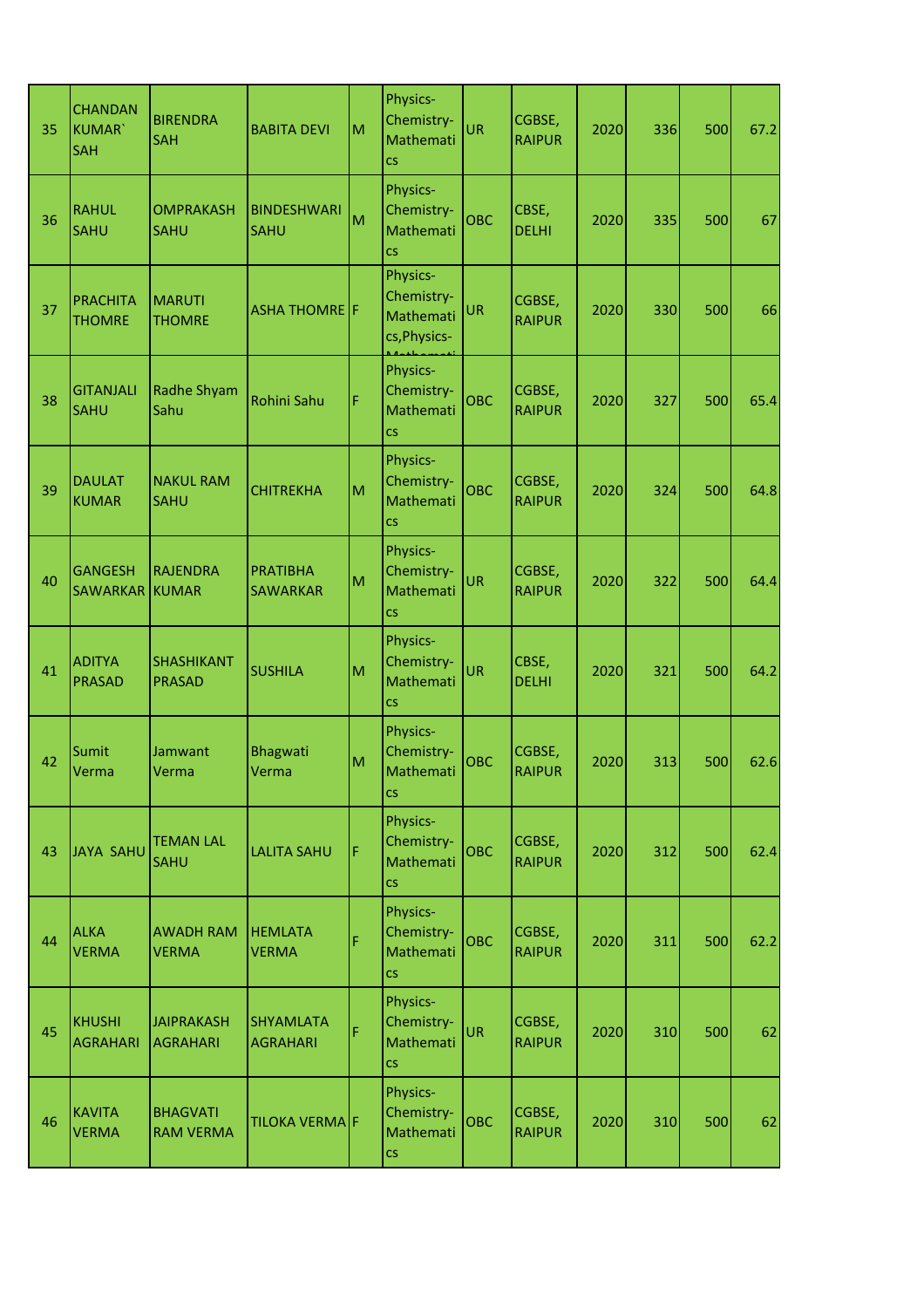| 47               | <b>MANISH</b><br><b>GANGBER</b>         | <b>MANOJ</b><br><b>GANGBER</b>       | <b>DULESHWARI</b><br><b>GANGBER</b>          | M                       | Physics-<br>Chemistry-<br>Mathemati<br><b>CS</b>                | <b>OBC</b> | CGBSE,<br><b>RAIPUR</b>   | 2020                           | 309                                                     | 500                                 | 61.8                              |            |
|------------------|-----------------------------------------|--------------------------------------|----------------------------------------------|-------------------------|-----------------------------------------------------------------|------------|---------------------------|--------------------------------|---------------------------------------------------------|-------------------------------------|-----------------------------------|------------|
| 48               | <b>GIRISH</b><br><b>KUMAR</b>           | <b>GEETA RAM</b>                     | <b>RAMA BAI</b>                              | M                       | Physics-<br>Chemistry-<br>Mathemati<br>$\mathsf{CS}\phantom{0}$ | OBC        | CGBSE,<br><b>RAIPUR</b>   | 2020                           | 308                                                     | 500                                 | 61.6                              |            |
| 49               | <b>DURGA</b><br><b>SAHU</b>             | <b>DAYA RAM</b>                      | <b>GANGA BAI</b>                             | F                       | Physics-<br>Chemistry-<br>Mathemati<br>$\mathsf{CS}\xspace$     | <b>OBC</b> | CGBSE,<br><b>RAIPUR</b>   | 2020                           | 301                                                     | 500                                 | 60.2                              |            |
| 50               | <b>NEELAM</b><br><b>DARRO</b>           | <b>TEEJU RAM</b><br><b>DARRO</b>     | <b>SATON BAI</b><br><b>DARRO</b>             | Ë                       | Physics-<br>Chemistry-<br>Mathemati<br><b>CS</b>                | <b>ST</b>  | CGBSE,<br><b>RAIPUR</b>   | 2020                           | 300                                                     | 500                                 | 60                                |            |
| 51               | <b>RUBINA</b><br><b>PARVIN</b>          | <b>MIRJA</b><br><b>GAFFAR BEG</b>    | <b>SAMIYUN</b><br><b>NISHA</b>               | F                       | Physics-<br>Chemistry-<br>Mathemati<br><b>CS</b>                | <b>UR</b>  | CGBSE,<br><b>RAIPUR</b>   | 2020                           | 300                                                     | 500                                 | 60                                |            |
| 52               | YASHWANT<br><b>BANDHE</b>               | <b>GENDU RAM</b><br><b>BANDHE</b>    | <b>SHANTI BAI</b><br><b>BANDHE</b>           | M                       | Physics-<br>Chemistry-<br>Mathemati<br>cs, Physics-             | <b>SC</b>  | CGBSE,<br><b>RAIPUR</b>   | 2020                           | 300                                                     | 500                                 | 60                                |            |
|                  |                                         |                                      |                                              |                         | Physics-                                                        |            |                           |                                |                                                         |                                     |                                   |            |
| 53               | <b>YASHWANT</b><br><b>BANDHE</b>        | <b>GENDU RAM</b><br><b>BANDHE</b>    | <b>SHANTI BAI</b><br><b>BANDHE</b>           | M                       | Chemistry-<br>Mathemati<br>cs, Physics-                         | <b>SC</b>  | CGBSE,<br><b>RAIPUR</b>   | 2020                           | 300                                                     | 500                                 | 60                                |            |
| <b>SL</b><br>NO. | <b>Name</b>                             |                                      | Father name   Mother name   SEX   Combinatio |                         | <b>Subject</b><br>n                                             | ory        | Categ $(10+2)$ th<br>std. | $(10+2)$<br>th<br>std.Ye<br>ar | $(10+2)$<br>th<br>std.Obt std.Tot<br>ain<br><b>Mark</b> | $(10+2)$<br>th<br>al<br><b>Mark</b> | $(10+2)$<br>th<br>std.M<br>arks % | <b>OBC</b> |
| $\mathbf{1}$     | <b>Manish</b><br>yadav                  | Naresh yadav Kumari                  |                                              | $\overline{\mathsf{M}}$ | <b>Physics-</b><br>Chemistry-<br>Mathemati<br><b>CS</b>         | OBC        | CGBSE,<br><b>RAIPUR</b>   | 2020                           | 292                                                     | 500                                 | 58.4                              |            |
| $\overline{2}$   | <b>KEWAL RAJ</b><br><b>DEWANGA</b><br>N | <b>ASHWANI KU</b><br><b>DEWANGAN</b> | <b>DIPTI</b><br><b>DEWANGAN</b>              | $\overline{\mathsf{M}}$ | <b>Physics-</b><br>Chemistry-<br>Mathemati<br><b>CS</b>         | OBC        | CBSE,<br><b>DELHI</b>     | 2020                           | 289                                                     | 500                                 | 57.8                              |            |
| $\overline{3}$   | Shivam<br>Yadav                         | Indrajeet<br>yadav                   | Manju yadav                                  | $\overline{\mathsf{M}}$ | <b>Physics-</b><br>Chemistry-<br><b>Mathemati</b><br><b>CS</b>  | OBC        | CGBSE,<br><b>RAIPUR</b>   | 2020                           | 288                                                     | 500                                 | 57.6                              |            |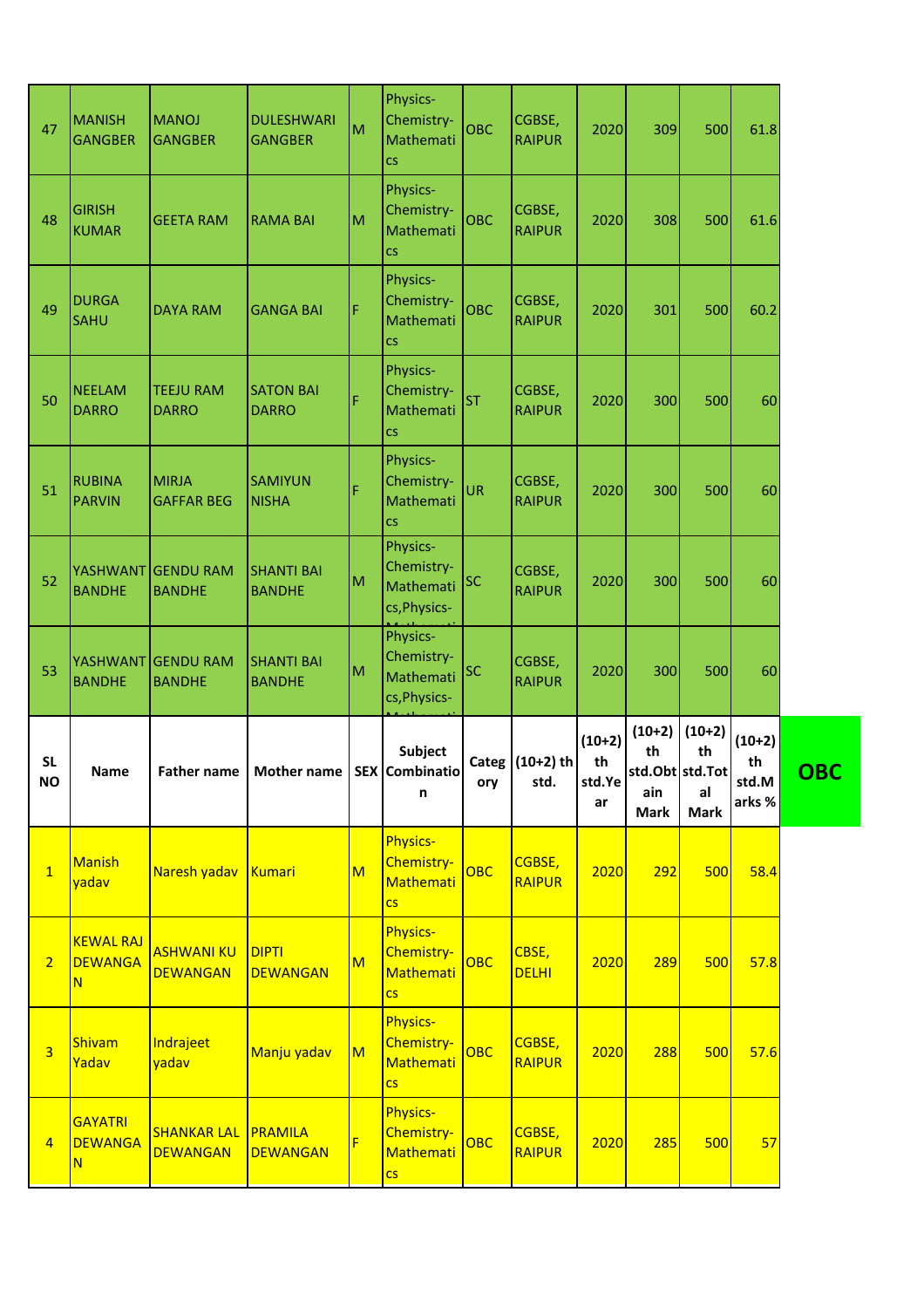| $\overline{5}$  | <b>MANISHA</b><br><b>SAHU</b>             | <b>KHEM LAL</b><br><b>SAHU</b>                  | <b>KUNTI SAHU</b>               | F                       | Physics-<br>Chemistry-<br><b>Mathemati</b><br>$\overline{\text{cs}}$        | <b>OBC</b> | CGBSE,<br><b>RAIPUR</b> | 2020 | 283 | 500 | 56.6 |
|-----------------|-------------------------------------------|-------------------------------------------------|---------------------------------|-------------------------|-----------------------------------------------------------------------------|------------|-------------------------|------|-----|-----|------|
| $6\overline{6}$ | RITIKA<br><b>SAHU</b>                     | <b>GAYA PRASAD</b><br><b>SAHU</b>               | <b>GOMTI BAI</b>                | F                       | <b>Physics-</b><br>Chemistry-<br><b>Mathemati</b><br>$\overline{\text{cs}}$ | <b>OBC</b> | CGBSE,<br><b>RAIPUR</b> | 2020 | 282 | 500 | 56.4 |
| $\overline{7}$  | <b>PAYAL</b><br><b>SAHU</b>               | <b>DAYAMAN</b><br><b>SAHU</b>                   | YASHODA<br><b>SAHU</b>          | F                       | <b>Physics-</b><br>Chemistry-<br>Mathemati<br>$\overline{\text{cs}}$        | OBC        | CGBSE,<br><b>RAIPUR</b> | 2020 | 282 | 500 | 56.4 |
| 8               | YUVRAJ                                    | <b>BHEEM LAL</b><br><b>DEWANGAN</b>             | <b>HEMLATA</b>                  | $\overline{\mathsf{M}}$ | <b>Physics-</b><br>Chemistry-<br>Mathemati<br>$\overline{\text{cs}}$        | OBC        | CGBSE,<br><b>RAIPUR</b> | 2020 | 281 | 500 | 56.2 |
| $\overline{9}$  | <b>SHYAM</b><br>LAL                       | <b>TULA DAS</b>                                 | <b>MEENA</b>                    | $\overline{\mathsf{M}}$ | <b>Physics-</b><br>Chemistry-<br><b>Mathemati</b><br>cs, Physics-           | OBC        | CGBSE,<br><b>RAIPUR</b> | 2020 | 277 | 500 | 55.4 |
| 10              | manish<br>kumar<br>sahu                   | jagdish prasad<br>sahu                          | urmila sahu                     | $\overline{\mathsf{M}}$ | <b>Physics-</b><br>Chemistry-<br>Mathemati<br>$\overline{\text{cs}}$        | <b>OBC</b> | CGBSE,<br><b>RAIPUR</b> | 2020 | 273 | 500 | 54.6 |
| 11              | <b>KIRAN</b><br><b>KUMARI</b>             | <b>NARESH</b><br><b>BHAGAT</b>                  | <b>SOHILA DEVI</b>              | F                       | <b>Physics-</b><br>Chemistry-<br><b>Mathemati</b><br>$\overline{\text{cs}}$ | OBC        | CGBSE,<br><b>RAIPUR</b> | 2020 | 269 | 500 | 53.8 |
| 12              | <b>PAYAL</b><br><b>BAGARKAR</b>           | <b>ASHOK</b><br><b>KUMAR</b><br><b>BAGARKAR</b> | <b>USHA</b><br><b>BAGARKAR</b>  | F                       | <b>Physics-</b><br>Chemistry-<br>Mathemati<br>$\overline{\text{cs}}$        | OBC        | CBSE,<br><b>DELHI</b>   | 2020 | 266 | 500 | 53.2 |
| 13              | <b>BHARTI</b><br><b>SAHU</b>              | <b>MAHENDRA</b><br><b>KUMAR SAHU</b>            | <b>INDRANI SAHU F</b>           |                         | <b>Physics-</b><br>Chemistry-<br>Mathemati<br>$\overline{\text{cs}}$        | <b>OBC</b> | CGBSE,<br><b>RAIPUR</b> | 2020 | 264 | 500 | 52.8 |
| 14              | <b>URVASHI</b>                            | <b>TIJU RAM</b>                                 | <b>LALITA</b>                   | F                       | <b>Physics-</b><br>Chemistry-<br>Mathemati<br>$\overline{\text{CS}}$        | <b>OBC</b> | CGBSE,<br><b>RAIPUR</b> | 2020 | 262 | 500 | 52.4 |
| 15              | <b>DEVENDRA HEMANT</b><br><b>DILLIWAR</b> | <b>DILLIWAR</b>                                 | <b>SUDHA</b><br><b>DILLIWAR</b> | $\overline{\mathsf{M}}$ | <b>Physics-</b><br>Chemistry-<br>Mathemati<br>$\overline{\text{CS}}$        | <b>OBC</b> | CGBSE,<br><b>RAIPUR</b> | 2020 | 259 | 500 | 51.8 |
| 16              | <b>SHWETA</b><br>YADAV                    | <b>KUNJ LAL</b><br>YADAV                        | <b>BHOLI YADAV</b>              | F                       | <b>Physics-</b><br>Chemistry-<br>Mathemati<br>$\overline{\text{CS}}$        | <b>OBC</b> | CGBSE,<br><b>RAIPUR</b> | 2020 | 255 | 500 | 51   |